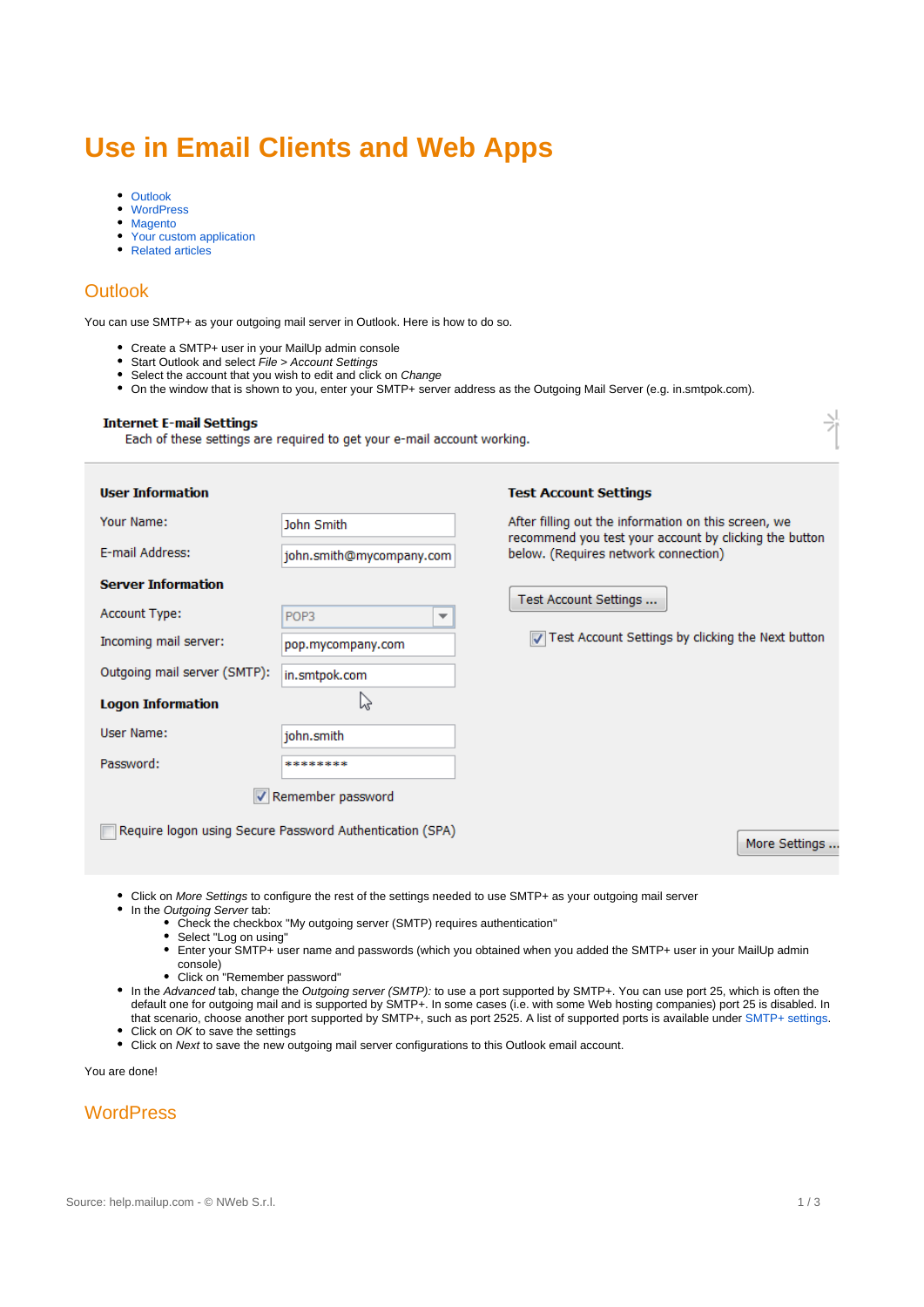## There are many WordPress plugins that allow you to use an external SMTP server. For a list, see: [http://wordpress.org/extend](http://wordpress.org/extend/plugins/search.php?q=smtp) [/plugins/search.php?q=smtp](http://wordpress.org/extend/plugins/search.php?q=smtp)

For example, you could choose WP Mail SMTP: <http://wordpress.org/extend/plugins/wp-mail-smtp/>

## Once you've installed the plugin, create a SMTP+ user and enter those credentials in the plugin settings.

| From Email                                                              | marketing@m.mailup.com                              | You can specify the email address that emails should be sent                                           |
|-------------------------------------------------------------------------|-----------------------------------------------------|--------------------------------------------------------------------------------------------------------|
| From Name                                                               | MailUp WordPress Test                               | You can specify the name that emails should be sent from. If y                                         |
| Mailer                                                                  | Send all WordPress emails via SMTP.                 |                                                                                                        |
|                                                                         | Use the PHP mail() function to send emails.         |                                                                                                        |
| <b>Return Path</b>                                                      | Set the return-path to match the From Email         |                                                                                                        |
| <b>SMTP Options</b>                                                     |                                                     |                                                                                                        |
| These options only apply if you have chosen to send mail by SMTP above. |                                                     |                                                                                                        |
| <b>SMTP Host</b>                                                        | in.smtpok.com                                       |                                                                                                        |
| <b>SMTP Port</b>                                                        | 2525                                                |                                                                                                        |
| Encryption                                                              | O No encryption.                                    |                                                                                                        |
|                                                                         | Use SSL encryption.                                 | OUse TLS encryption. This is not the same as STARTTLS. For most servers SSL is the recommended option. |
| Authentication                                                          | No: Do not use SMTP authentication.                 |                                                                                                        |
|                                                                         | O Yes: Use SMTP authentication.                     |                                                                                                        |
|                                                                         | If this is set to no, the values below are ignored. |                                                                                                        |
| Username                                                                | s4422 9                                             |                                                                                                        |
| Password                                                                | 307whj0qy02                                         |                                                                                                        |
| <b>Save Changes</b>                                                     |                                                     |                                                                                                        |

### Please note:

- From email: make sure that you are using a FROM email that has been authorized in your SMTP+ settings
- From name: you can use any name
- Mailer: select "Send all WordPress email via SMTP"
- Return Path: leave unchecked
- SMTP Host: enter the host provided to you when you created your SMTP+ user
- SMTP port: you can use a variety of ports. Since port 25 (the default one) is sometimes blocked by Web hosting providers, try a different port, such as 2525
- Encryption: set to No.
- Autheticatoin: set to Yes and enter your SMTP+ user credentials

## <span id="page-1-0"></span>**Magento**

How to use [MailUp as your SMTP relay service for a Magento-powered ecommerce store.](https://help.mailup.com/pages/viewpage.action?pageId=11863065)

## <span id="page-1-1"></span>Your custom application

See: [Using SMTP relay from your application](https://help.mailup.com/display/mailupapi/Using+SMTP+relay+from+your+application)

## <span id="page-1-2"></span>Related articles

• [SMTP+ overview](http://confluence.ss.mailup.it/pages/viewpage.action?pageId=11862729)